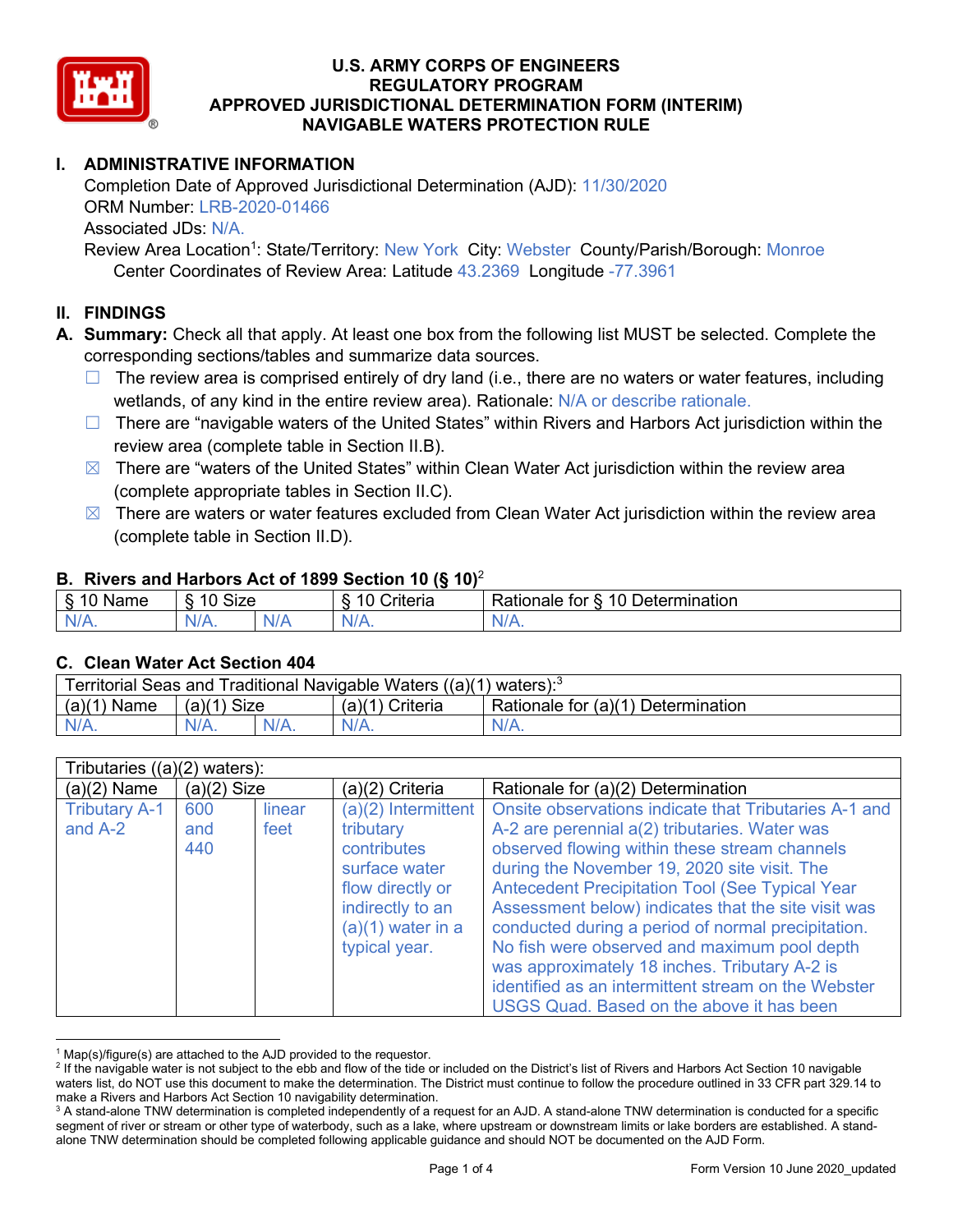

| Tributaries $((a)(2)$ waters): |               |                   |                                                           |  |  |
|--------------------------------|---------------|-------------------|-----------------------------------------------------------|--|--|
| $(a)(2)$ Name                  | $(a)(2)$ Size | $(a)(2)$ Criteria | Rationale for (a)(2) Determination                        |  |  |
|                                |               |                   | determined that these tributaries are intermittent $a(2)$ |  |  |
|                                |               |                   | tributaries.                                              |  |  |

| Lakes and ponds, and impoundments of jurisdictional waters $((a)(3)$ waters): |               |         |                   |                                                 |
|-------------------------------------------------------------------------------|---------------|---------|-------------------|-------------------------------------------------|
| $(a)(3)$ Name                                                                 | $(a)(3)$ Size |         | $(a)(3)$ Criteria | <sup>1</sup> Rationale for (a)(3) Determination |
| $N/A$ .                                                                       |               | $N/A$ . | $N/A$ .           | $N/A$ .                                         |

| Adjacent wetlands $((a)(4)$ waters): |               |                  |                                                          |                                                                                                                                                                                                                                                                                                                                                                                                                                                                                                                                                                                                                                                                                                                                                                                                                                                                                                                                                                                                          |  |
|--------------------------------------|---------------|------------------|----------------------------------------------------------|----------------------------------------------------------------------------------------------------------------------------------------------------------------------------------------------------------------------------------------------------------------------------------------------------------------------------------------------------------------------------------------------------------------------------------------------------------------------------------------------------------------------------------------------------------------------------------------------------------------------------------------------------------------------------------------------------------------------------------------------------------------------------------------------------------------------------------------------------------------------------------------------------------------------------------------------------------------------------------------------------------|--|
| $(a)(4)$ Name                        | $(a)(4)$ Size |                  | (a)(4) Criteria                                          | Rationale for (a)(4) Determination                                                                                                                                                                                                                                                                                                                                                                                                                                                                                                                                                                                                                                                                                                                                                                                                                                                                                                                                                                       |  |
| <b>Wetland A</b>                     | 0.12          | $\text{acre}(s)$ | (a)(4) Wetland<br>abuts an $(a)(1)$ -<br>$(a)(3)$ water. | Only a small portion of Wetland A is located on the<br>subject parcel. Access to the offsite portion of<br>Wetland A was not provided. Onsite observations<br>from the subject parcel offsite to the south appear to<br>show wetland extending offsite. Since this is not<br>conclusive, a review of digital resources is required<br>in order to determine the jurisdictional status of<br>Wetland A. The National Wetland Inventory identifies<br>a palustrine forested wetland located in proximity to<br>Wetland A which extends to the south and west to<br>Tributary A-1. The New York State's Department of<br>Environmental Conservation identifies a state-<br>regulated wetland at the location of the onsite<br>portion of Wetland A, extending south and west to<br>Tributary A-1. Based on the onsite observations and<br>the information identified from digital resources, it<br>has been determined that Wetland A abuts Tributary<br>A-1, a Clean Water Act Section 404 a(2) tributary. |  |

# **D. Excluded Waters or Features**

| Excluded waters $((b)(1) - (b)(12))$ : <sup>4</sup> |                              |                  |                                    |                                                                                                                                                                                                                                                                                                                                                                                                                                                                                                                  |  |
|-----------------------------------------------------|------------------------------|------------------|------------------------------------|------------------------------------------------------------------------------------------------------------------------------------------------------------------------------------------------------------------------------------------------------------------------------------------------------------------------------------------------------------------------------------------------------------------------------------------------------------------------------------------------------------------|--|
| <b>Exclusion Name</b>                               | <b>Exclusion Size</b>        |                  | Exclusion <sup>5</sup>             | Rationale for Exclusion Determination                                                                                                                                                                                                                                                                                                                                                                                                                                                                            |  |
| Wetlands B, C<br>and D                              | 0.72,<br>0.58<br>and<br>0.10 | $\text{acre}(s)$ | $(b)(1)$ Non-<br>adjacent wetland. | Wetlands B, C and D do not meet any of the four<br>criteria that would make an (a)(4) adjacent water<br>subject to jurisdiction under Section 404 of the<br><b>Clean Water Act. These wetlands were</b><br>circumnavigated during the site visit. No defined<br>channels/tributaries/ditches were observed<br>flowing from these wetlands to any $(a)(1-3)$<br>water. Of these three wetlands, Wetland C is<br>located in closest proximity to an a(1-3) tributary<br>- approximately 125 LF from Tributary A-1. |  |

<sup>4</sup> Some excluded waters, such as (b)(2) and (b)(4), may not be specifically identified on the AJD form unless a requestor specifically asks a Corps district to do so. Corps districts may, in case-by-case instances, choose to identify some or all of these waters within the review area.

 $5$  Because of the broad nature of the (b)(1) exclusion and in an effort to collect data on specific types of waters that would be covered by the (b)(1) exclusion, four sub-categories of (b)(1) exclusions were administratively created for the purposes of the AJD Form. These four sub-categories are not new exclusions, but are simply administrative distinctions and remain (b)(1) exclusions as defined by the NWPR.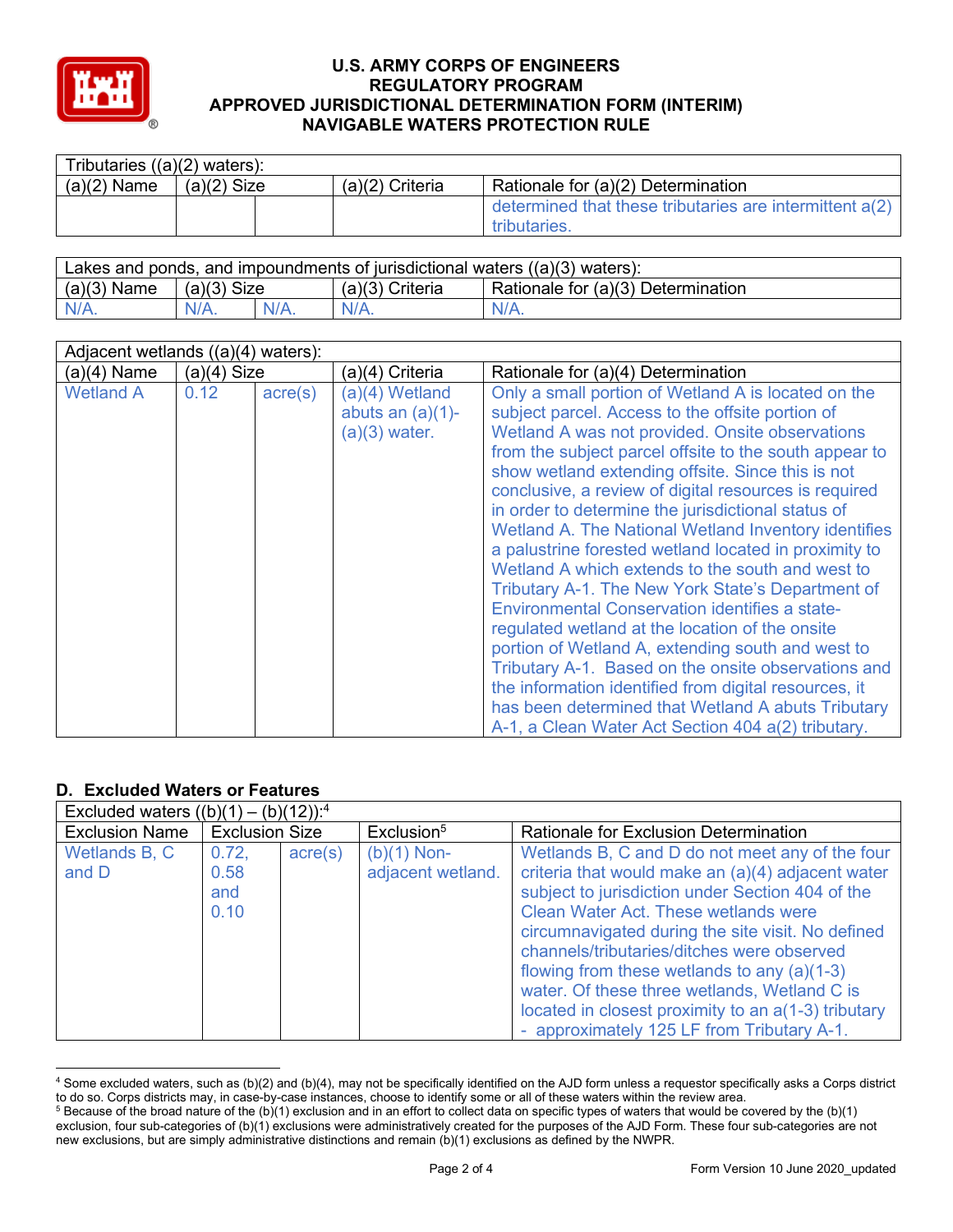

| Excluded waters $((b)(1) - (b)(12))$ : <sup>4</sup> |                       |                        |                                                                                                                                                                                                                                                                             |
|-----------------------------------------------------|-----------------------|------------------------|-----------------------------------------------------------------------------------------------------------------------------------------------------------------------------------------------------------------------------------------------------------------------------|
| <b>Exclusion Name</b>                               | <b>Exclusion Size</b> | Exclusion <sup>5</sup> | <b>Rationale for Exclusion Determination</b>                                                                                                                                                                                                                                |
|                                                     |                       |                        | Based on site observations there is no evidence<br>that the nearest $a(1-3)$ water would flood any of<br>the wetland area at least once during a typical<br>year. Also, there are no natural berms or the like<br>located between any $a(1-3)$ water and these<br>wetlands. |

| Excluded waters $((b)(1) - (b)(12))$ : <sup>6</sup> |                       |                |                                                                                                     |                                                                                                                                                                                                                                                                                                                                                                                                         |  |
|-----------------------------------------------------|-----------------------|----------------|-----------------------------------------------------------------------------------------------------|---------------------------------------------------------------------------------------------------------------------------------------------------------------------------------------------------------------------------------------------------------------------------------------------------------------------------------------------------------------------------------------------------------|--|
| <b>Exclusion Name</b>                               | <b>Exclusion Size</b> |                | Exclusion <sup>7</sup>                                                                              | Rationale for Exclusion Determination                                                                                                                                                                                                                                                                                                                                                                   |  |
| <b>Tributary B</b>                                  | 350                   | linear<br>feet | $(b)(3)$ Ephemeral<br>feature, including<br>an ephemeral<br>stream, swale,<br>gully, rill, or pool. | Tributary B had no water nor did the channel<br>have more moisture content than the<br>surrounding wetlands and uplands. In fact, there<br>was no evidence of flow with the channel. Onsite<br>observations indicate that the channel was<br>excavated from Wetland B to C for purposes of<br>conveying water. As such, it has been<br>determined that Tributary B is b(3) excluded<br>ephemeral swale. |  |

# **III. SUPPORTING INFORMATION**

- **A. Select/enter all resources** that were used to aid in this determination and attach data/maps to this document and/or references/citations in the administrative record, as appropriate.
	- $\boxtimes$  Information submitted by, or on behalf of, the applicant/consultant: Federal Wetland Delineation Report
	- for Salt Road Property, prepared for 590 Salt Road LLC, prepared by BME Associates, October 2020. This information is sufficient for purposes of this AJD. Rationale: N/A
	- $\Box$  Data sheets prepared by the Corps: Title(s) and/or date(s).
	- ☐ Photographs: Aerial and Other: Title(s) and/or date(s).
	- $\boxtimes$  Corps site visit(s) conducted on: November 19, 2020
	- ☐ Previous Jurisdictional Determinations (AJDs or PJDs): Title(s) and/or date(s)
	- ☒ Antecedent Precipitation Tool: *provide detailed discussion in Section III.B*.
	- ☐ USDA NRCS Soil Survey: Title(s) and/or date(s).
	- ☒ USFWS NWI maps: Webster NY
	- $\boxtimes$  USGS topographic maps: Webster, NY 7.5 min

#### **Other data sources used to aid in this determination:**

| Data Source (select) | Name and/or date and other relevant information |
|----------------------|-------------------------------------------------|
| Sources              | $N/A$ .                                         |
| <b>JSDA Sources</b>  | $N/A$ .                                         |

 $6$  Some excluded waters, such as (b)(2) and (b)(4), may not be specifically identified on the AJD form unless a requestor specifically asks a Corps district to do so. Corps districts may, in case-by-case instances, choose to identify some or all of these waters within the review area.

<sup>&</sup>lt;sup>7</sup> Because of the broad nature of the (b)(1) exclusion and in an effort to collect data on specific types of waters that would be covered by the (b)(1) exclusion, four sub-categories of (b)(1) exclusions were administratively created for the purposes of the AJD Form. These four sub-categories are not new exclusions, but are simply administrative distinctions and remain (b)(1) exclusions as defined by the NWPR.